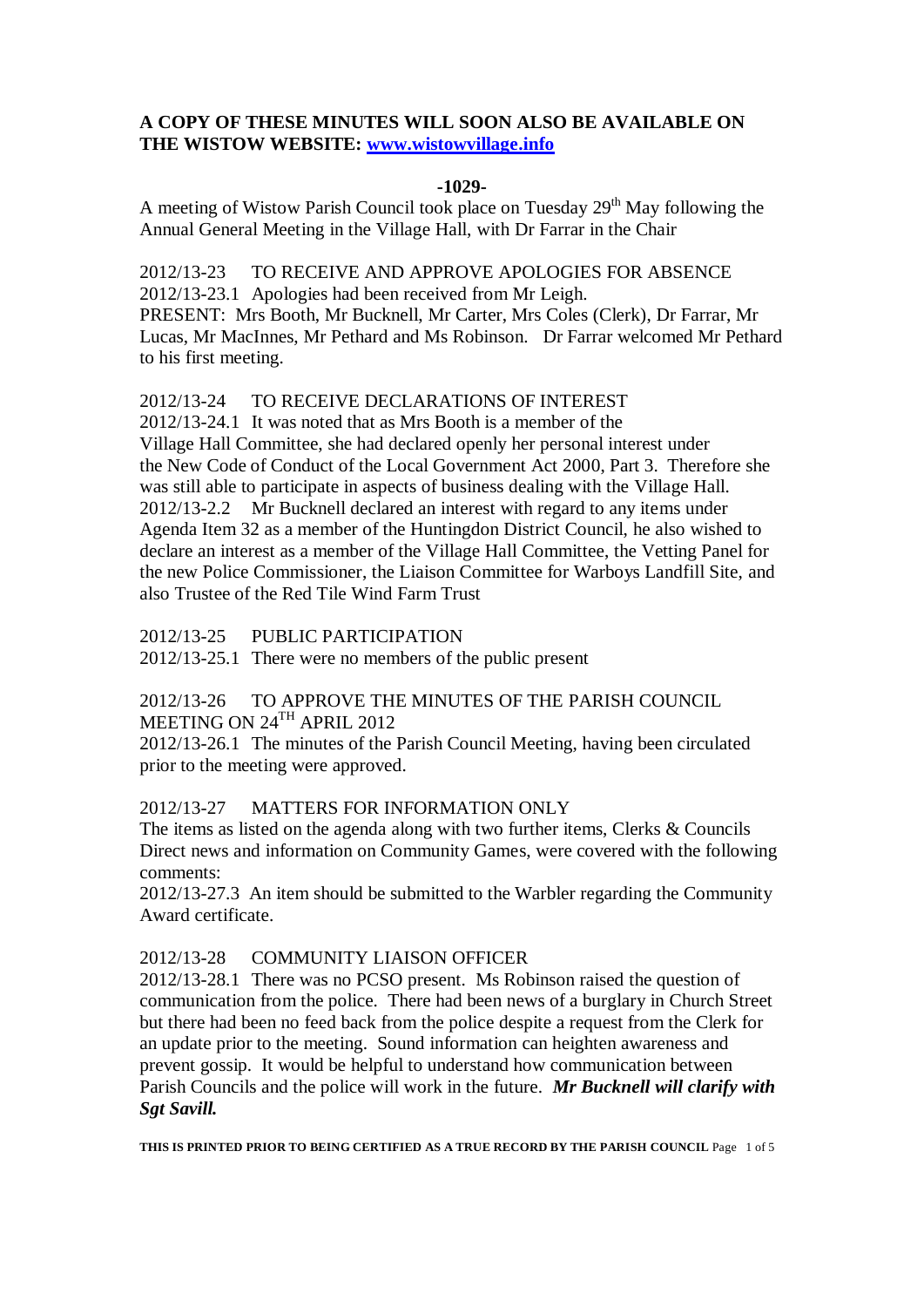2012/13-28.2 Neighbourhood Forum Consultation. The PC had yet to respond. Mr Lucas said that the main objection to the new structure was another level of decision making and its legality. The police have a statutory requirement to consult every 3 months, under the Neighbourhood Policing Policy they have to establish 3 priorities and they would wish to be involved with any Forum. However, 2 a year would not comply and a line of communication with PCs would have to exist, also when the new Police and Crime Commissioner is appointed he will not be able to get to all committees.

## 2012/13-29 RECEIVE REPORTS FROM COUNTY AND DISTRICT COUNCILLORS

2012/13-29.1 Mr Lucas was happy that the agenda covered most items he wished to discuss. He urged us to promote the work on better broadband wherever possible and to support the idea of the extended busway.

2012/12-29.2 Mr Bucknell reported that the Greenheart Community Awards would be announced on  $16<sup>th</sup>$  June.

2012/12-29.3 Mr Pethard was welcomed but had nothing further to report.

### 2012/13-30 FINANCE

a) to approve the financial statement

2012/13-30.1 As this had been circulated to Councillors present

prior to the meeting, and there were no further comments, it was unanimously confirmed as a true record.

b) to approve payments of outstanding amounts

2012/13-30.2 The payments listed were formally approved and the cheques duly signed

| Mrs P Coles May salary and expenses | £263.29 |
|-------------------------------------|---------|
| Parrot Print (Warbler)              | £ 44.00 |

c) to review cash flow and resolve anticipated issues The Clerk asked permission to spend £6.99 on some additional magnets for the notice board. These were available from a local stationers, a quote from Greenbarnes was for over £25. This was agreed.

### 2012/13-31 CORRESPONDENCE

2012/13-31.1 It was agreed that the Clerk would write to Stagecoach to support the extension to the guided busway and the provision of bus stops at Bury, Wistow Toll and Warboys.

2012/13-31.2 It was agreed to support the Planning Applications (appeals by Town and parish Councils) Bill

2012/13-31.3 In the light of Mr Bucknell and Dr Farrar's meeting with HDC it was decided not to attend the outreach training.

2012/13-31.4 Mr Lucas would be attending the streetlight briefing.

2012/13-31.5 No-one was available to attend the Planning Forum on  $13<sup>th</sup>$  June as it clashed with other events.

2012/13-31.6 Huntingdonshire Matters – Launch event  $20^{th}$  June,  $10 - 12$  noon. Unable to attend but respond favourable.

**THIS IS PRINTED PRIOR TO BEING CERTIFIED AS A TRUE RECORD BY THE PARISH COUNCIL** Page 2 of 5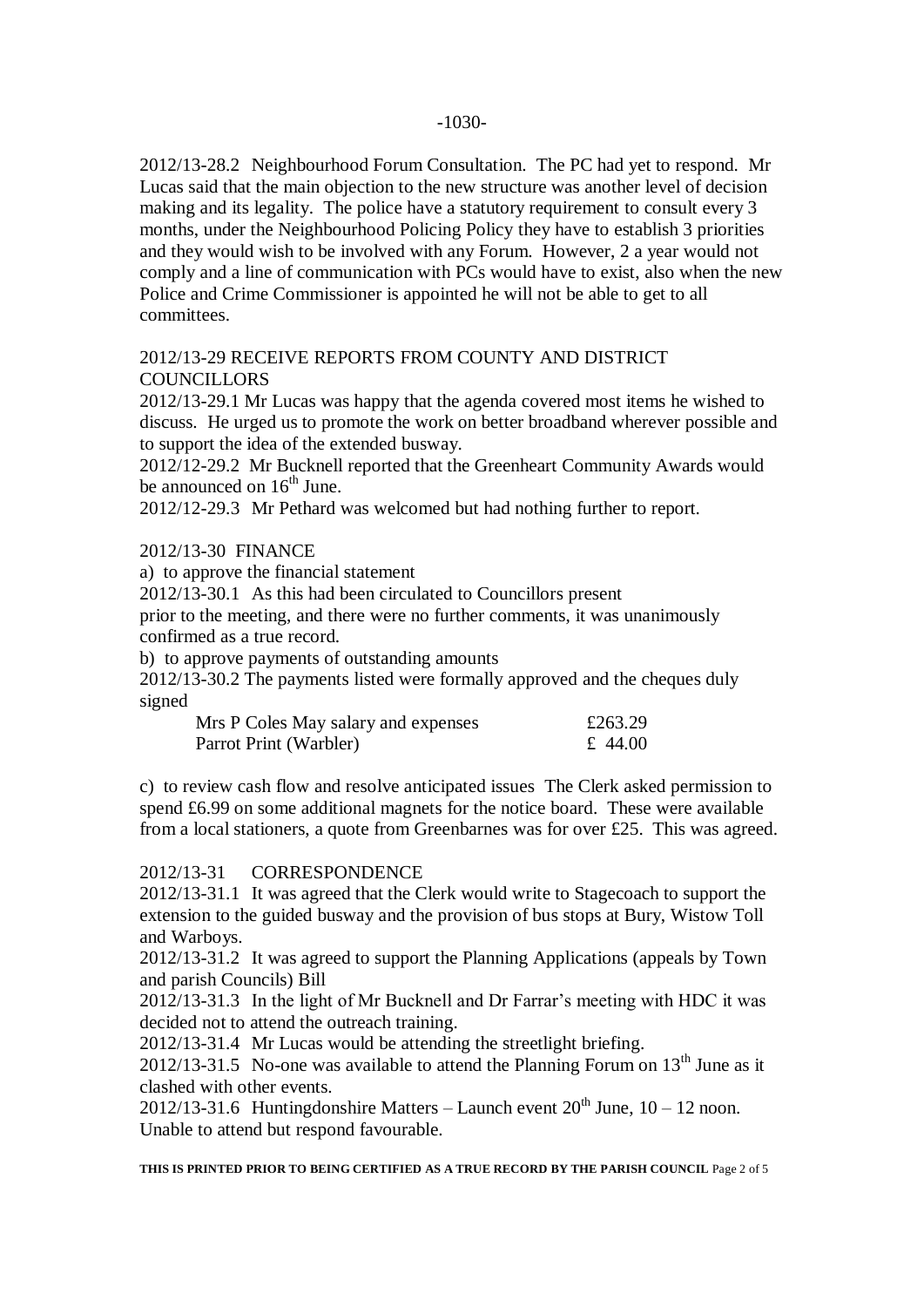2012/13-31.6 In response to a request for measures following accidents on B1040 recently, Mr Bucknell suggested getting figures from County before pursuing. 2012/13-31.7 A copy of a letter to Mr Vara updating him on progress with Connecting Cambridgeshire had been received.

2012/13-31.8 Information on bulk oil buying was taken by Mrs Booth for further investigation.

## 2012/13-32 TO CONSIDER ANY PLANNING APPLICATIONS RECEIVED 2012/13-32.1 None received

2012/13-33 FEEDBACK ON SAFETY INSPECTION REPORT

2012/13-33.1 Two quotes for the repair to the aerial runway had been received but travelling costs appeared high. Quotes from more local companies would be sought. 2012/12-33.2 Further discussion would take place regarding football issues.

2012/13-34 TOWN AND PARISH CHARTER MEETING/LOCALISM ISSUES 2012/13-34.1 Mr Carter reported that the first meeting of the Charter group was to plan the approach to the development of the charter and to get everyone up to the same level of understanding. It was becoming clear that Parish Councils need to participate as the third tier of Council and be prepared to be exposed to the required level of debate.

# 2012/13-35 JUBILEE CELEBRATIONS, MONDAY 4TH JUNE 2012

2012/13-35.1 Bunting had arrived and cupcakes ordered. Helpers to meet at 12 noon at the playground. A barbeque area would be formed. Music was organised. 2012/13-35.2 Bunting and flags had arrived, along with the Fields in Trust goody bag. A cheque for £75 for the final payment on collection of the cupcakes was agreed and signed.

2012/13-35.3 Mr Lucas agreed to judge the fancy dress and a prize of a bottle of champagne for the adult and a £20 book voucher and box of sweets for the child was agreed. Some Jubilee goodies would be bought for the best house prize, to be judged by Dr Farrar.

2012/13-36 ANNUAL AUDIT

2012/13-36.1 A payment to Mrs Pye of £50 was agreed.

2012/13-36.2 Mrs Pye had advised that our internal accounting systems were satisfactory.

2012/13-36.3 The accounts would now be sent to the Auditor at the end of the month.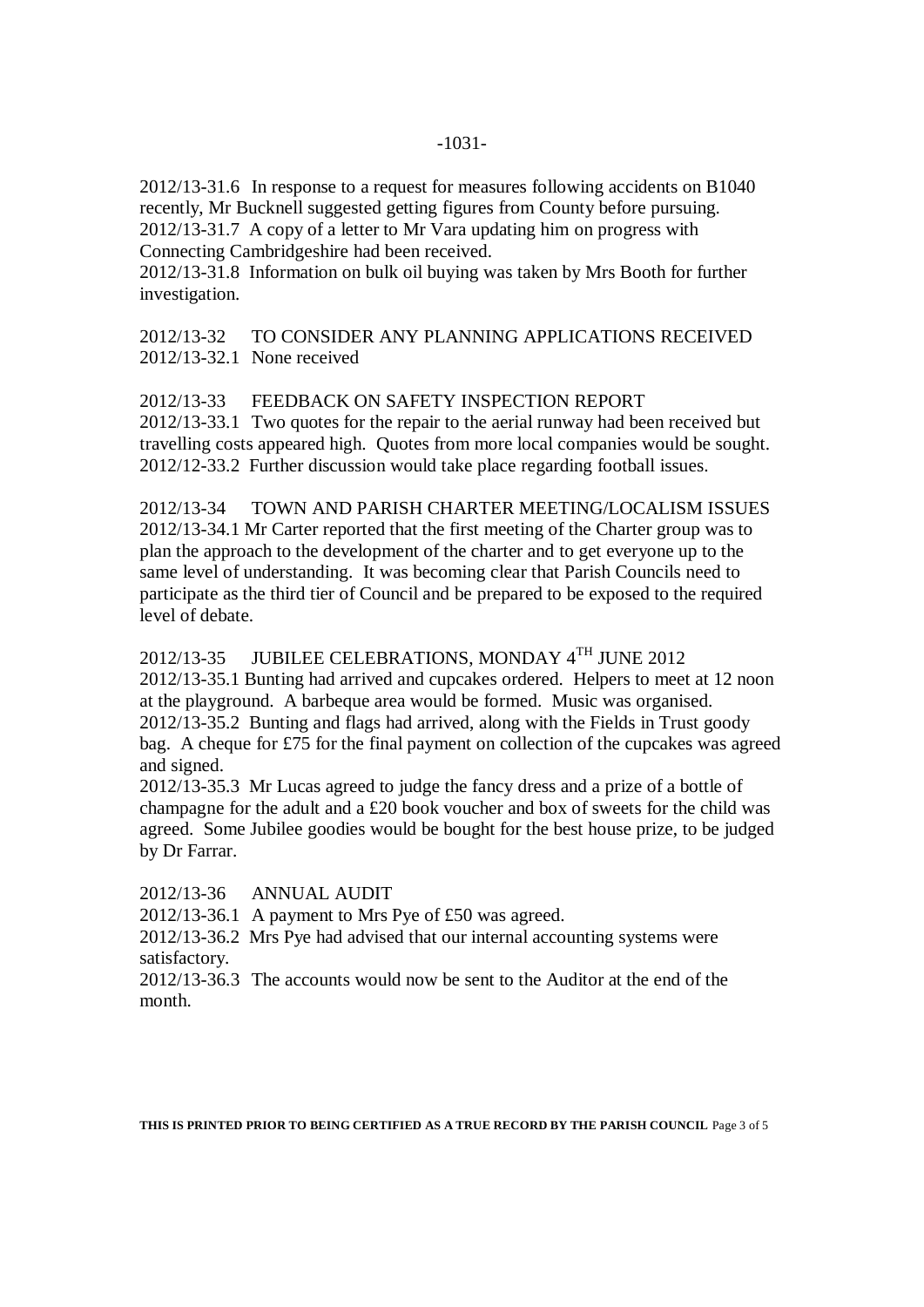### 2012/13-37 LOCALISM ACT 2011, WISTOW NEIGHBOURHOOD PLANNING

2012/13-37.1 Mr Bucknell and Dr Farrar had met with the planning dept at HDC and were guided not to go down the Neighbourhood Plan route as it will take some time. It would continue as a Parish Plan. We could invite Paul Bland from HDC to discuss the options on small business units and starter homes with us. We could also invite a renewable energy expert to advise us. Out of the 6 items, three had been ticked, of the remaining, the village hall is awaiting planning but ongoing, better broadband is progressing and healthy living/walks falls into countryside. Ms Robinson stated that she was very disappointed that the meeting had taken place without her knowledge when she had formed part of the working party. Dr Farrar apologised for this oversight.

### 2012/13-38 HUNTINGDONSHIRE LOCAL PLAN TO 2036

2012/13-38.1 Ms Robinson had attended a presentation on Huntingdonshire to 2036. The core strategy up to 2026 was being extended but in line with Government strategy. Only housing was being looked at, CIL would cover infrastructure. The concern that roads may not cope with extra traffic, forcing rat running through the village was discussed and concerns that infrastructure could be divorced from housing planning*. The Clerk would ask for figures re road capacity on A141 and B1040*. Mr Carter, Ms Robinson and Dr Farrar would look at our response to the consultation, and it was suggested that we could work with other local parishes on this. *The Clerk would contact Bury and Warboys to start with.*

### 2012/13-39 FEEDBACK FROM OPEN MEETING

2012/13-39.1 Ms Robinson had attended a site meeting with HDC who advised her that moving the bin would be costly and possibly complicated with permission and advised to wait for upgrading. A bin deodoriser would be purchased.

2012/13-39.2 Environmental Health had been contacted regarding regular emptying. 2012/13-39.The potholes had been repaired on the road between Wistow and

Broughton but there was some concern expressed on the standard of work. *The Clerk would send an email to Mr Lucas expressing those concerns.*

2012/13-39.4 PCSO Jill Tiernan had conducted a speeding check in the village and caught some offenders.

2012/13-39.5 Highways had agreed to burn off the old give way markings on the bridge, this work was scheduled for July.

### 2012/13-40 PARISH PLAN ACTION PLAN WORKING PARTIES FEEDBACK AND UPDATE

a) Traffic and road issues – Mr Bucknell/Mr Carter/Ms Robinson. Nothing to report

b) Litter – Ms Robinson/Mrs Booth – Nothing to report

c) Countryside – Mr Carter/Dr Farrar - Mr Carter was looking at a link from Wistow to Warboys, not via Broughton.

d) Village Hall – Mrs Booth, the Plans are now agreed in principle and a new

application will be made. Preparations for fun weekend are well underway.

. **THIS IS PRINTED PRIOR TO BEING CERTIFIED AS A TRUE RECORD BY THE PARISH COUNCIL** Page 4 of 5